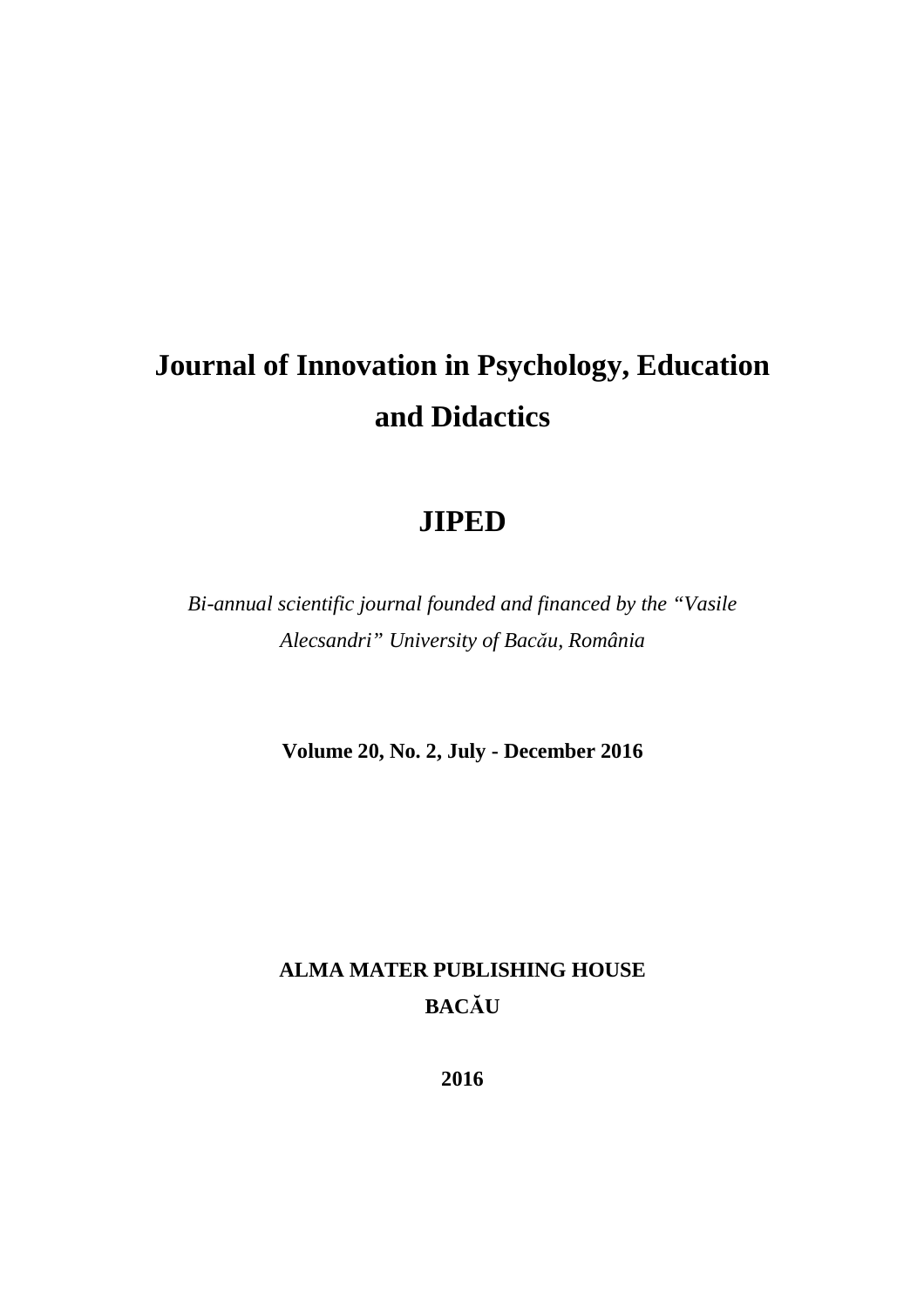# **Journal of Innovation in Psychology, Education and Didactics - JIPED**

**Volume 20, No. 2, July - December** 

**EDITOR-IN-CHIEF:**  Liliana MÂȚĂ, "Vasile Alecsandri" University of Bacău, Romania **MANAGING EDITOR:** 

Venera-Mihaela COJOCARIU – "Vasile Alecsandri" University of Bacău, Romania

**LANGUAGE EDITOR:**

Ioana BOGHIAN – "Vasile Alecsandri" University of Bacău, Romania **EDITORIAL BOARD:**

Abdeljalil AKKARI – University of Geneva, Switzerland; Gabriel ALBU – Petroleum-Gas University of Ploieşti, Romania; Dario Luis BANEGAS – University of Warwick, UK; Cristina del Moral BARIGUETE – University of Granada, Spain; Carmen CREȚU – "Alexandru Ioan Cuza" University of Iași, Romania; Constantin CUCOŞ - "Alexandru Ioan Cuza" University of Iași, Romania; Otilia DANDARA – Moldova State University of Chişinău, Republic of Moldova; Pilar Núñez DELGADO – University of Granada, Spain; Pierangela DIADORI – University for Foreigners of Siena, Italy; Constanta DUMITRIU – "Vasile Alecsandri" University of Bacău, Romania; Roxana Maria GHIAȚĂU – "Alexandru Ioan Cuza" University of Iași, Romania; Dorin HERLO – "Aurel Vlaicu" University of Arad, Romania; Romită IUCU – University of Bucharest, Romania; Mary IOANNIDES-KOUTSELINI – Unıversity of Cyprus, Cyprus; Diana Ilieva IZVORSKA – Technical University of Gabrovo, Bulgaria; Maia KVRIVISHVILI – Ivane Javakhishvili Tbilisi State University, Georgia; Costică LUPU – "Vasile Alecsandri" University of Bacău, Romania; Batseba MOFOLO-MBOKANE – University of Pretoria, South Africa; Gabriela NEAGU – Research Institute for Quality of Life, Bucharest, Romania; Elena NECHITA – "Vasile Alecsandri" University of Bacău, Romania; Jeanine NGALULA MWAMBAKANA – University of Pretoria, South Africa; Dennis RELOJO – South Essex College, UK; Lenandlar SINGH – University of Guyana, South America; Liliana STAN - "Alexandru Ioan Cuza" University of Iași, Romania; Raquel Pinilla VASQUEZ – District University of Bogotá, Colombia

# **TECHNICAL EDITORIAL STAFF:**

L. Mâţă

"Vasile Alecsandri" University of Bacău, Romania

Publication History: Formerly known as *Studii şi Cercetări Ştiinţifice, Seria: Ştiinţe socioumane* (Studies and scientific research, Series: Social and Human Sciences)

# **EDITORIAL OFFICE:**

". Vasile Alecsandri" University of Bacău, Romania, Science Faculty Calea Mărăşeşti, Nr. 157, 600115, Bacău, Romania Phone: +40.234. 542411, Fax: +40.234.571012 Contact person: Liliana Mâţă, Email: jiped@ub.ro Journal home page: http://pubs.ub.ro/?pg=revues&rev=jiped Full text: http://jiped.ub.ro/?page\_id=13

#### **PUBLISHER CONTACT INFORMATION:**

ALMA MATER PUBLISHING HOUSE Calea Mărăşeşti, Nr. 157, 600115, Bacău, Romania

#### **Copyright 2016 Alma Mater Publishing House**

**ISSN 2247-4579 E-ISSN 2392-7127**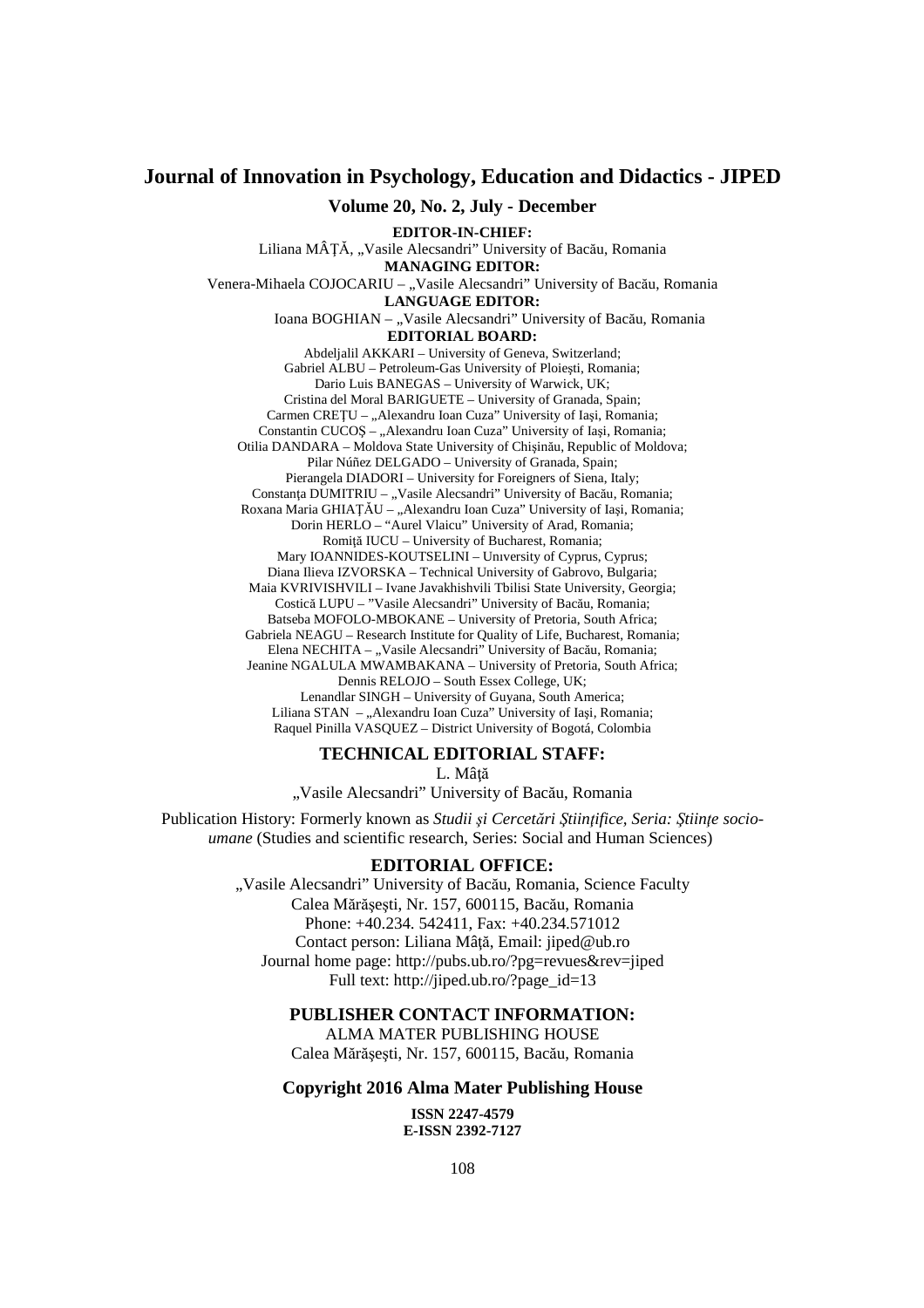# **SCIENTIFIC REVIEWERS**

A. Akkari – University of Geneva, Switzerland G. Albu - Petroleum-Gas University of Ploieşti, Romania S. Alecu – "Dunărea de Jos" University of Galati, Romania L. Antonesei – "Alexandru Ioan Cuza" University of Iaşi, Romania J. M. Anaya – University of Granada, Spain I. Boghian – "Vasile Alecsandri" University of Bacău, Romania V.-T. Caciuc – "Dunărea de Jos" University of Galaţi, Romania G. J. de Casadiego – District University of Bogotá, Colombia M. Ciortea – "1 Decembrie" University of Alba Iulia, Romania O. Clipa – "Ştefan cel Mare" University of Suceava, Romania V.-M. Cojocariu – "Vasile Alecsandri" University of Bacău, Romania C. Cretu – "Alexandru Ioan Cuza" University of Iasi, Romania D. Csorba – Universitatea din Bucureşti, Romania C. Cucoş – "Alexandru Ioan Cuza" University of Iaşi, Romania E. L. Danciu – University of the West, Timişoara, Romania P. N. Delgado – University of Granada, Spain P. Diadori – University for Foreigners of Siena, Italy O. Dandara – Moldova State University of Chişinău, Republic of Moldova C. Dumitriu – "Vasile Alecsandri" University of Bacău, Romania Gh. Dumitriu – "Vasile Alecsandri" University of Bacău, Romania L. Ezechil – University of Piteşti, Romania R. M. Ghiaţău – "Alexandru Ioan Cuza" University of Iaşi, Romania G. Grosseck – University of the West, Timişoara, Romania D. Herlo – "Aurel Vlaicu" University of Arad, Romania A. A. Ignat – "Ştefan cel Mare" University of Suceava, Romania M. Ioannides-Koutselini – University of Cyprus, Cyprus M. Kvrivishvili – Iv. Javakhishvili Tbilisi State University, Georgia E. Loizou – University of Cyprus, Cyprus C. Lupu – "Vasile Alecsandri" University of Bacău, Romania L. Mâţă – "Vasile Alecsandri" University of Bacău, Romania E. Monami – University for Foreigners of Siena, Italy C. del Moral Bariguete – University of Granada, Spain G. Neagu – Research Institute for Quality of Life, Bucharest, Romania E. Nechita – "Vasile Alecsandri" University of Bacău, Romania L. Neophytou – University of Cyprus, Cyprus C. Petrovici – "Alexandru Ioan Cuza" University of Iaşi, Romania V. Popa – "Vasile Alecsandri" University of Bacău, Romania J. R. Polo – University of Granada, Spain G. Rată – "Vasile Alecsandri" University of Bacău, Romania A.-G. Romedea – "Vasile Alecsandri" University of Bacău, Romania A. Rurac – "Ion Creangă" University, Chişinău, Republic of Moldova P. Savin – "Vasile Alecsandri" University of Bacău, Romania E. Seghedin – "Alexandru Ioan Cuza" University of Iaşi, Romania L. Stan – "Alexandru Ioan Cuza" University of Iaşi, Romania M. Stanciu – University of Agricultural Sciences and Veterinary Medicine "Ion Ionescu de la Brad", Iaşi, Romania C.-C. Ştir – "Dunărea de Jos" University of Galaţi, Romania R. P. Vasquez – District University of Bogotá, Colombia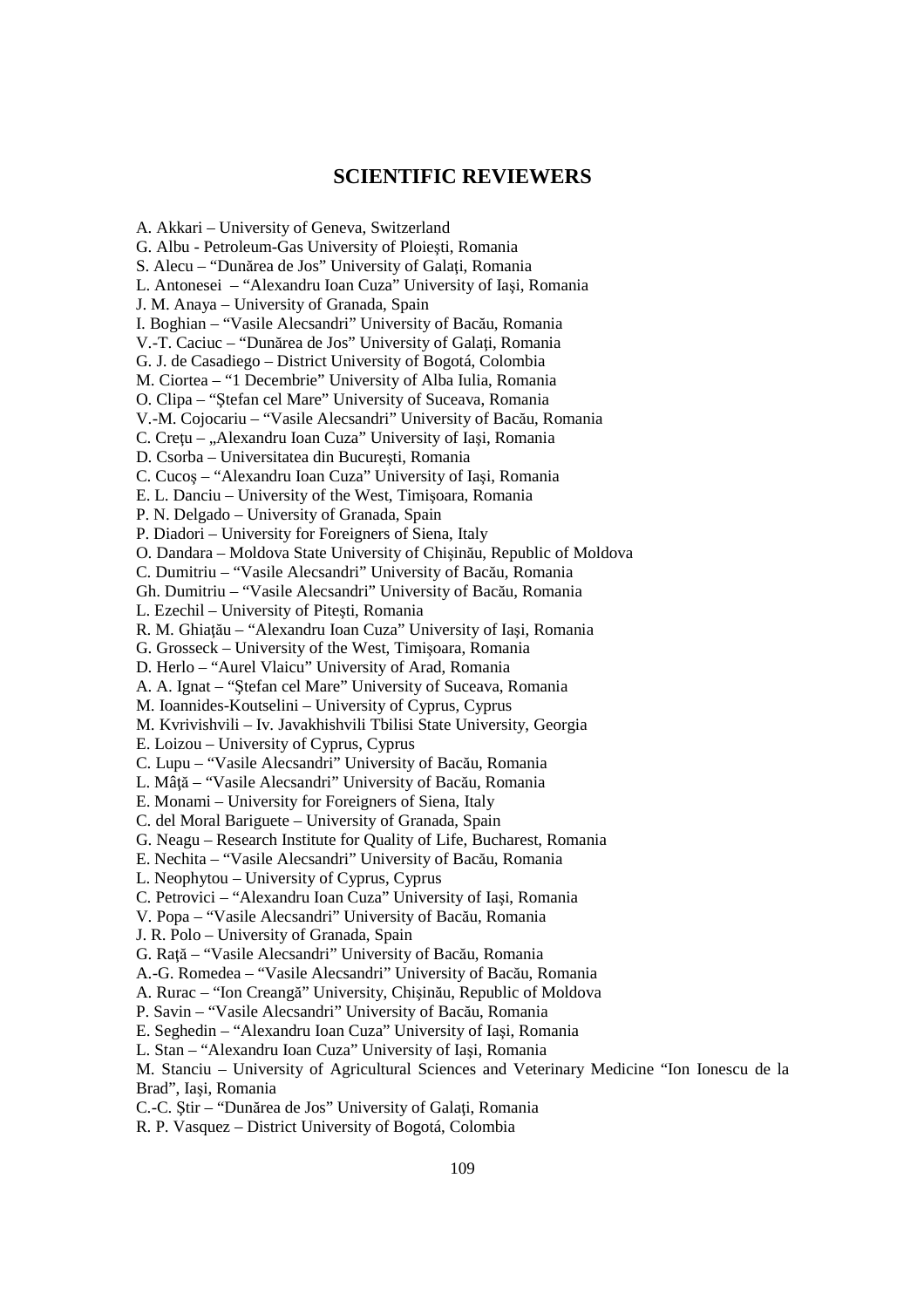### **Copyright statement**

Material on these pages is copyright Alma Mater Publishing House. It may be freely downloaded and printed for personal reference, but not otherwise copied, altered in any way or transmitted to others (unless explicitly stated otherwise) without the written permission of Alma Mater Publishing House.

If a manuscript is accepted for publication, the authors must agree to reassign the copyright of that manuscript to the Journal. This allows the Alma Mater Publishing House to perform all standard supplementary functions of publishing inherent to information dissemination, granting to third parties permission for reproducing or reprinting articles, handling requests from abstracting and information centers, and publishing articles online.

Note: It is authors' responsibility to obtain all necessary permissions for the inclusion of copyrighted materials, such as figures and tables from other publications, prior to submitting a manuscript for consideration.

### **Ethical issues**

As a condition of publication, all authors must transfer copyright to the Journal. Manuscripts submitted under multiple authorship are reviewed on the assumption that all listed authors concur in the submission and that the final version has been seen approved by all authors.

All papers proposed to publication are verified with *Plagiarism Detector* software. Allegations of fraud or misconduct will be investigated thoroughly. If, after due process, a paper is found to contain ethical violations, it will be rejected or withdrawn.

Examples of infractions against generally acceptable standards for research and publication of results include, but are not limited to:

- *Fabrication*/ *falsification*: making up research findings or manipulating research data with the intention of giving a false impression.
- *Plagiarism*: representing the thoughts, words, ideas, discoveries or data of another as one's own original work. Plagiarism includes copying the work of part of the work of another, either published or unpublished, without giving a proper reference or citation.
- *Redundant/ Duplicate publication*: the resubmission of substantial parts of the author's own published work, presented as if it were a completely new work.
- *Authorship without the author's knowledge*: a person is mentioned as an author in an article on which he/ she has not cooperated.
- *Unacknowledged authorship*: an author is not acknowledged or incorrectly acknowledged for his/ her contribution to an article.
- *Undeclared conflict of interest*:
	- *Authors*: when authors fail to declare all conflicts of interest relevant to their publication (i.e. relationships, both financial and personal, that might affect the conduct or interpretation of their work and about which editors or readers might wish to be made aware).
	- *Reviewers*: when reviewers fail to declare all conflicts of interest relevant to the submission being considered (i.e. relationships, both financial and personal, that might prevent an unbiased and objective evaluation of the work).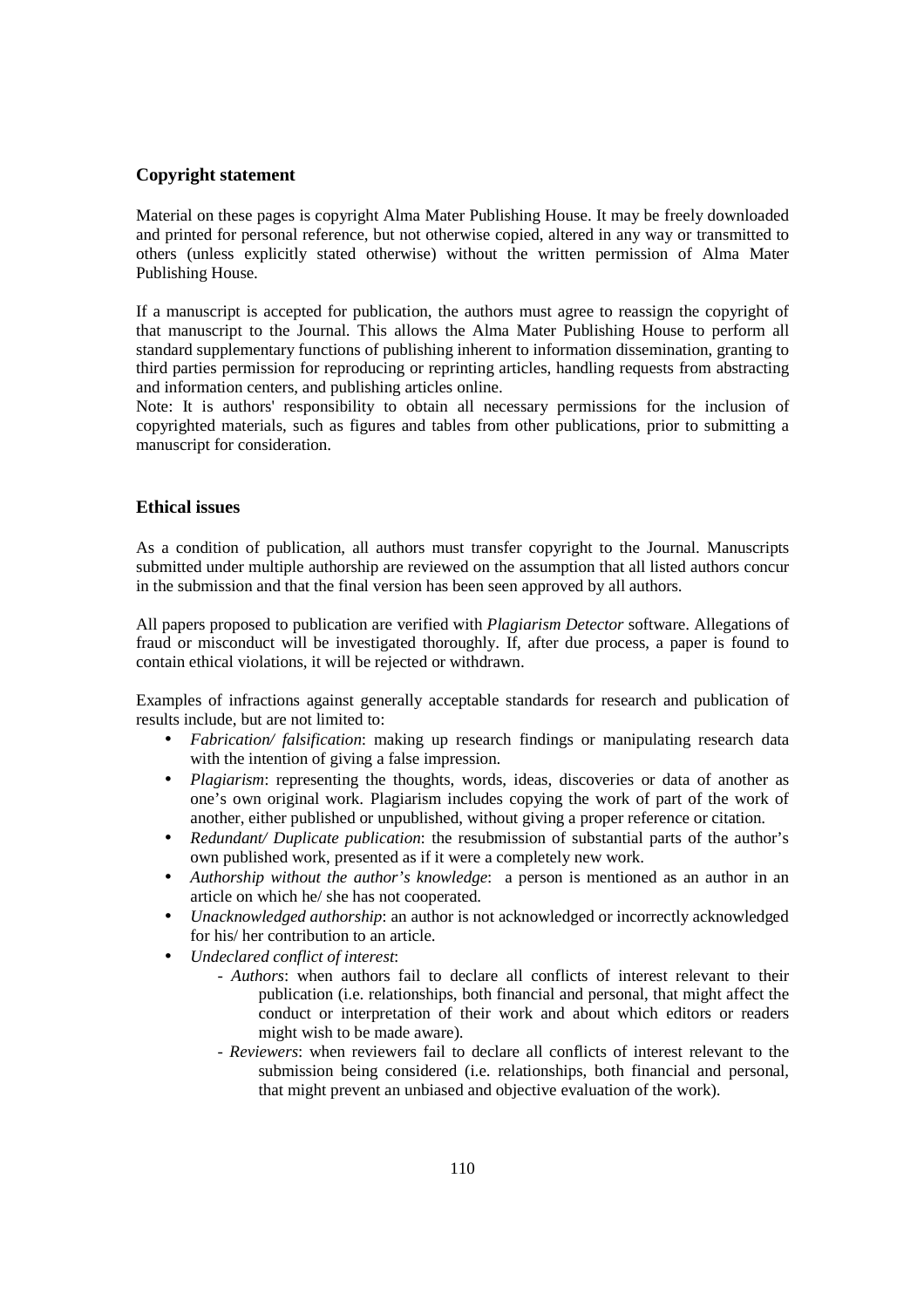# **CONTENTS**

| 1. THE STAGES OF DENIAL AND ACCEPTANCE AMONG PATIENTS WITH          |     |
|---------------------------------------------------------------------|-----|
| CHRONIC KIDNEY DISEASE (Angelo GAGANI, Janice GEMAO, Dennis RELOJO, |     |
|                                                                     | 113 |
|                                                                     |     |
| 2. PERCEIVED STRESS AND PERSONALITY TYPE (A &B) AMONG ACUTE         |     |
| MYOCARDIAL INFARCTION PATIENTS ACROSS VARIOUS DEMOGRAPHIC           |     |
| VARIABLES (Ulfat JAAN, Mahpara KHAN, Insha BASHIR, Mushtaq AHMAD)   | 125 |
|                                                                     |     |
| 3. INTERACTIVE WHITEBOARDS FOR TEACHING AND LEARNING SCIENCE:       |     |
| ASCERTAINED RESEARCH (Liliana MÂȚĂ, Gabriel LAZĂR, Iuliana LAZĂR)   | 135 |
|                                                                     |     |
| THEORETICAL AND METHODOLOGICAL COORDINATES ON<br><b>THE</b><br>4.   |     |
| PERSONAL DEVELOPMENT OF STUDENTS IN PRIMARY EDUCATION               |     |
|                                                                     | 149 |
| 5. THE IMPORTANCE OF BASIC EDUCATION IN SCIENCE: INTRODUCTION TO    |     |
| GERMAN SCIENCE CURRICULA AND THE IDEA OF "BASIC CONCEPTS" (Claas    |     |
|                                                                     |     |
|                                                                     | 163 |
| 6. TEACHERS' PERSPECTIVES ON TOLERANCE EDUCATION. A LITERATURE      |     |
|                                                                     | 189 |
|                                                                     |     |